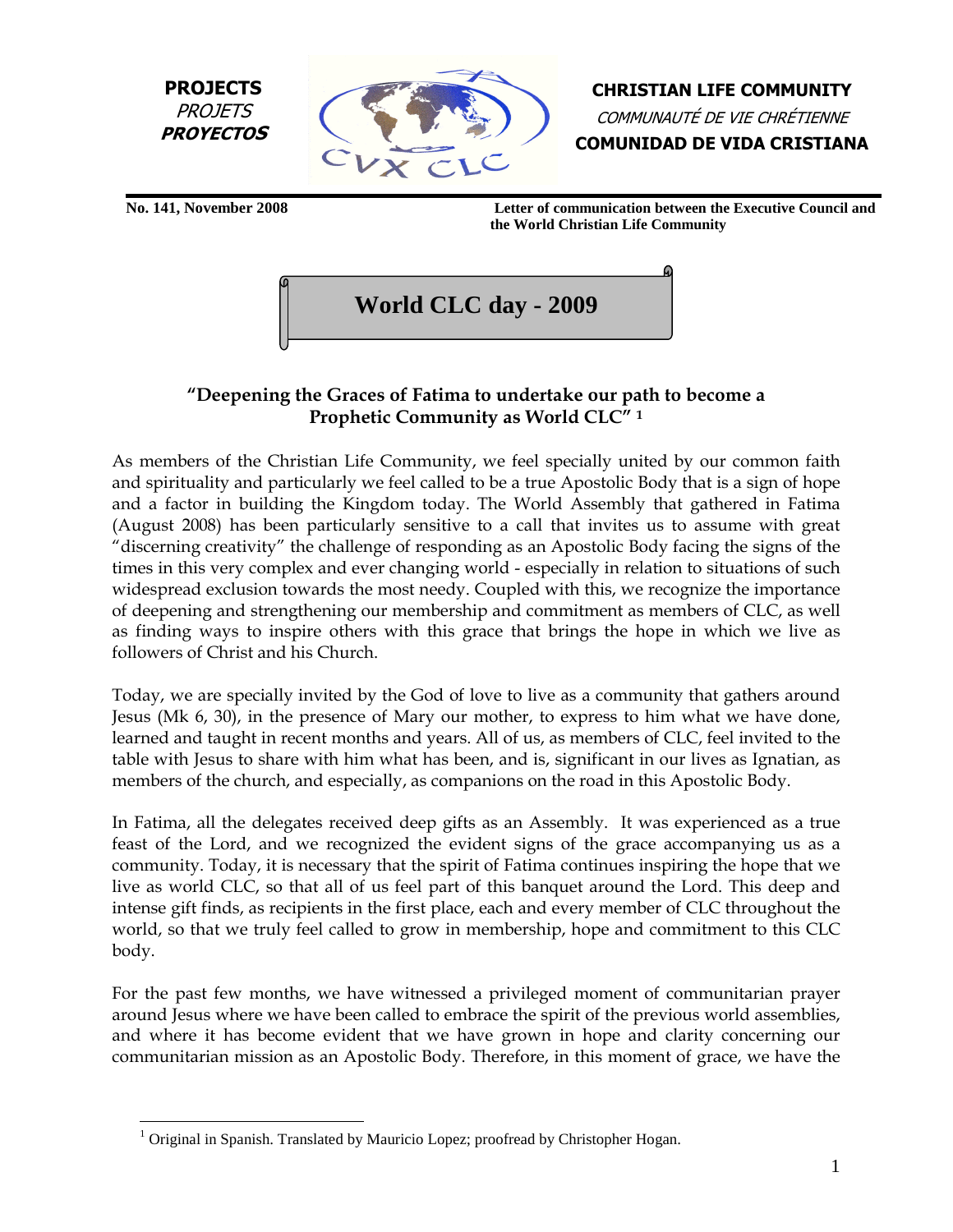legacy of our communitarian history that becomes the impulse and gradual revelation of the Lord who now asks us to take a further step in our "Ignatian Magis" way.

We propose two moments for personal and community prayer, feeling genuinely in harmony with all Community members on this World CLC day 2009.

### I. First Moment. The Graces of Fatima 2008 <sup>2</sup>

The Lord has shared with us 5 signs of hope and challenges emanating from the experience of Fatima3, which represent a source of inspiration for the entire CLC today:

- Fidelity to the orientations of Nairobi. (They are the actual words from the Fatima doc)
- Unity in diversity.
- The call to live as a prophetic lay community.
- A closer identification with Christ's mission to bring the good news to the poor.

- Expand and deepen our collaborative networks.

With these hopes and challenges, which we have recognized as clear movements of the good spirit, we invite all members of the world CLC to pray with Jesus, deepening these invitations, and to recovering (could say – living) the graces of Fatima:

a) Personal Prayer

- What internal movements are produced by the prayer: as an individual, as a lay person, as

- a Christian, as a member of a family, and especially as a member of the CLC?
- Which of these movements produces more consolation within my heart?

- Which personal means have I chosen to savour these movements of Fatima, it being a few months since our World Assembly?

- What specific invitations am I invited to retake and continue; and what new impulses do I discover in this personal review of the graces of Fatima?

b) Share communally

<u>.</u>

- What is it that caught my attention the most, and resulted in consolation in my personal prayer? Each shares their personal fruits.

- In what movements did I encounter more affinity or communion among the members of this gathered community? Write down shared movements so all can see them, and recognize consolations and desolations.

- What specific means (activities, projects, prayer and discernment processes, etc.) have we endorsed as: small community, local and national, to support the motions and invitations we have received from Fatima? Write down the fruits and difficulties of these first months after Fatima.

- What specific invitations must be retaken and maintained, or even what new impulses must be captured after this review of our commitment to Fatima's Graces? Write down the

<sup>&</sup>lt;sup>2</sup> We suggest a prayerful personal reading, in a meditation manner, of Part II from the final document of Fatima to enrich this first moment

<sup>&</sup>lt;sup>3</sup> Number 2.1 of "Walking as an Apostolic Body: Our response to this grace of God." XV CLC World Assembly. Fatima 2008..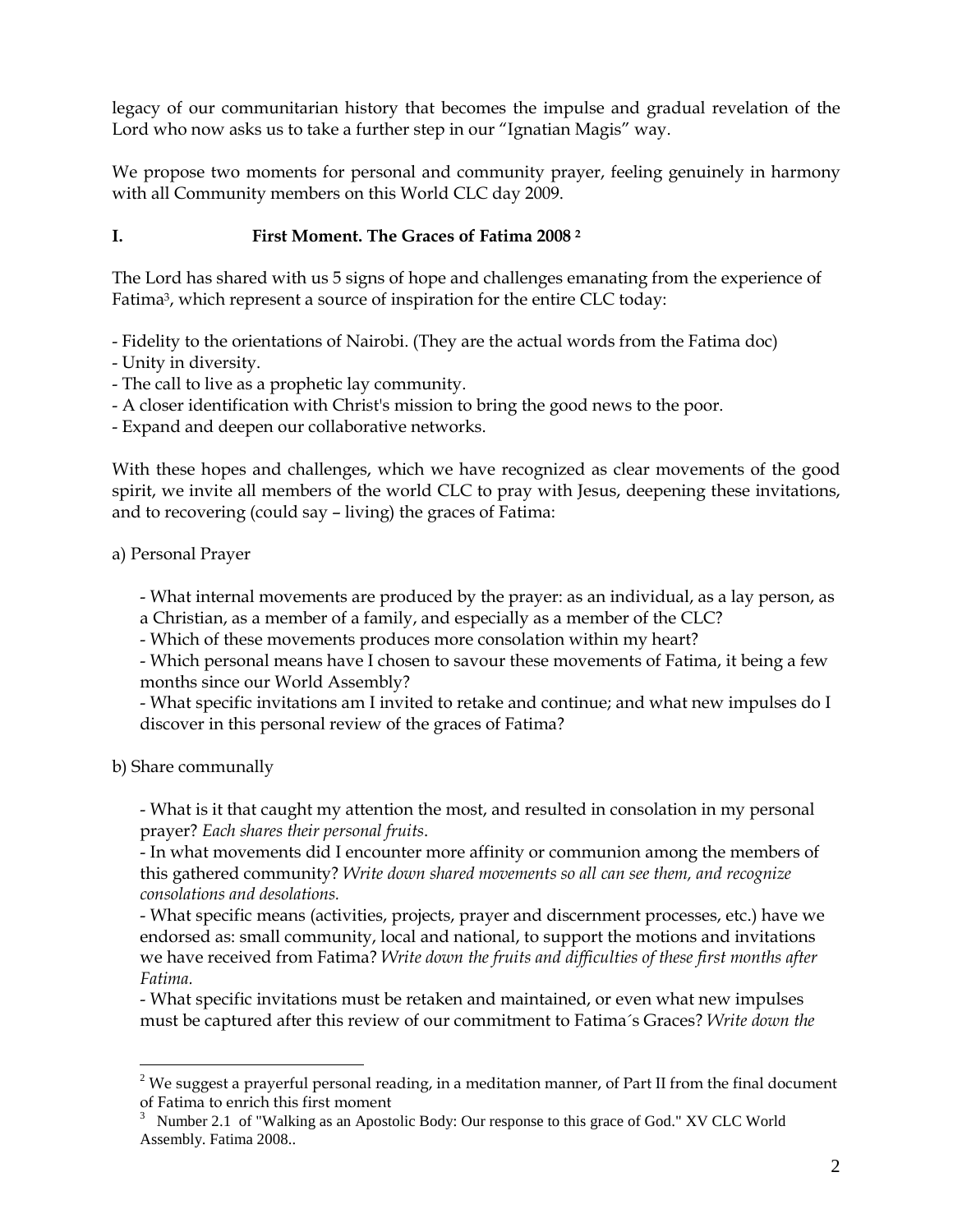invitations that we want to take over and maintain, and also the new impulses for the next few months / years.

We propose to recover the fruits of this first moment of prayer to share with other small local communities, with national and local councils, and with the world EXCO, so that there may be a recounting of the first steps after Fatima, as well as an energizing to the steps in the future.

## II. Second Moment. Invited to be a Prophetic community.

A crucial moment for the World Assembly in Fatima was the inspiring and challenging contribution of our World Ecclesiastical Assistant, Fr Adolfo Nicolas, S.J. His words echoed in the depths of our hearts, primarily because he addressed us as a Community already committed as an apostolic vocation, and recognized the strength of the spirit of Nairobi where it is stated that: We are confirmed in our vocation to become a lay apostolic body which shares the responsibility for the mission of the Church (Nairobi 2003).

Our World Ecclesiastical Assistant went one step further by recognizing the impulses and intentions of this apostolic community that is already on its way, so he challenged and confronted us, putting the following question on this CLC table around Jesus: Are we able to live as a prophetic community and respond to this grace of God? May this question of our prophetic vocation live in our hearts for years to come, and let it be a beacon for CLC in the world encouraging us to keep the light of Fatima alive.

We present, here, the main points shared by Fr. Nicolas. They are directed to each and every member of CLC. Through them, we invite you all to have a second moment of personal and communitarian prayer:

### Can we live a Prophetic vocation as Christian Life Community? <sup>4</sup>

1. The Prophet SEES the world with the eyes of God.  $In 1, 6-9$ . Our Ignatian charism invites us to look at reality in the way of the contemplation of the Incarnation, so we may be witnesses of the light of God presented to us in the concrete faces and situations of our daily lives. When did I receive the grace of looking with the eyes of God, and what has been transformed in me by looking with those eyes?

**2. The Prophet LISTENS with his ears what God hears. 1 Sam 3, 10.** As CLC members, we are invited to live in deep openness so we can hear God's call in the clamor of the signs of the times. How is the call of God that I hear today as a person and as CLC member?

**3. The Prophet FEELS with the Heart of God. Mt 5, 1-12.** The invitation to become prophets requires that we have the will to have the feelings that Jesus had when he was moved by the situation of his brothers and sisters in most need. What feelings do I experience knowing that we, as CLC, are invited to become a Prophetic Community?

4. The Prophet DISCERNS, DECIDES and ACTS moved by the Spirit. Lk 1, 38. To be a Prophetic Community in the spirit requires us to live with a free and open heart, so that God's will may be fulfilled through our lives. Mary is our model of availability and we pray with her to respond to our

<sup>&</sup>lt;u>.</u> <sup>4</sup> "Notes for a Prophetic Lay Community Guided by the Spirit." Fr. Adolfo Nicolas, S.J. World Eclesiastical Assitant of the CLC. Fatima, Portugal. August 2008